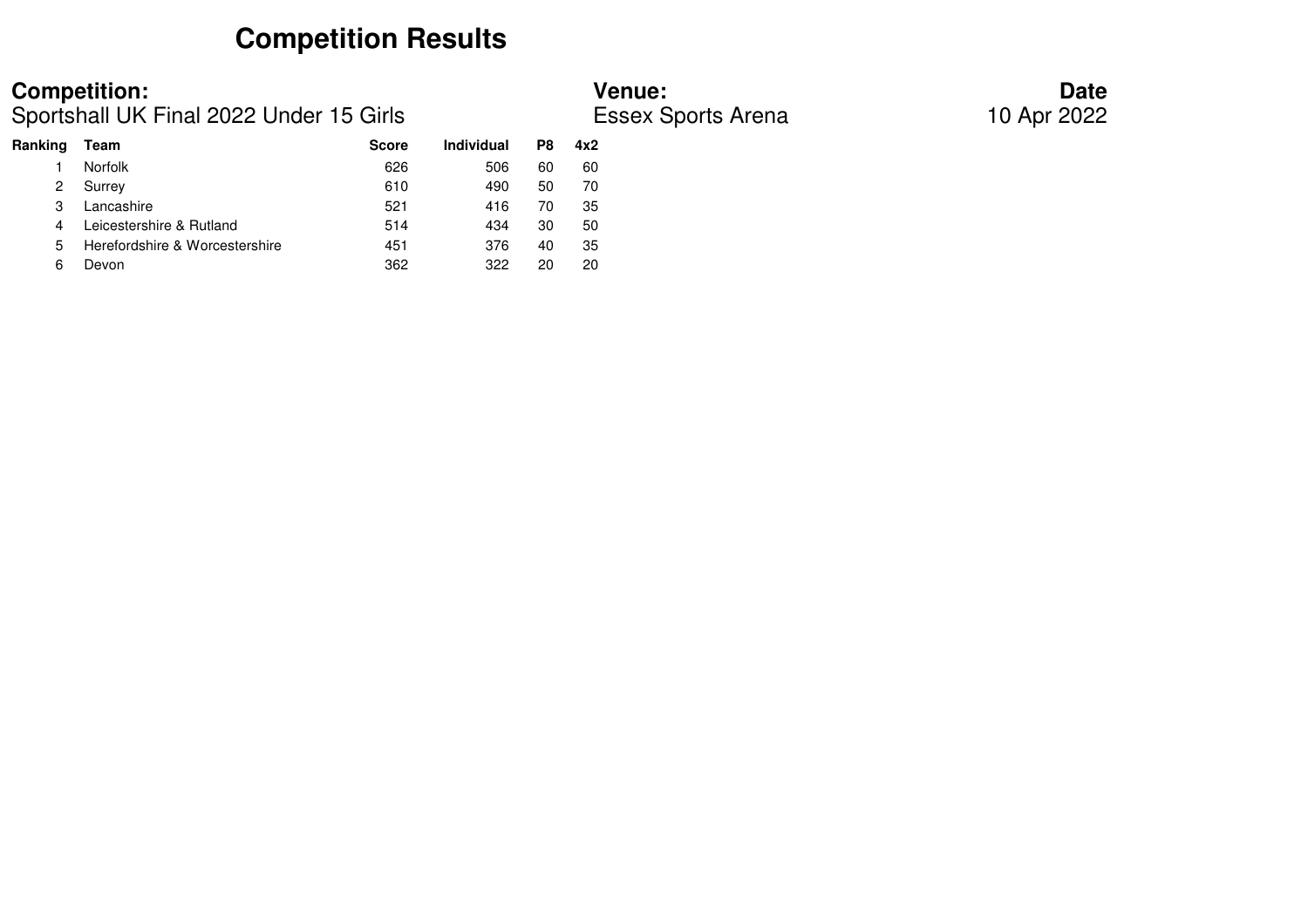### **Athlete Results**

### **Competition: Venue: Date**

### Sportshall UK Final 2022 Under 15 Girls Essex Sports Arena 10 Apr 2022

| Ranking | <b>BibNo Athlete</b>      | Team                    | <b>Score</b> | 2LR | 4LR | S  | <b>SB</b> | <b>SLJ</b> | VJ |
|---------|---------------------------|-------------------------|--------------|-----|-----|----|-----------|------------|----|
| $1 =$   | 101 Isabelle Mardle       | <b>Norfolk</b>          | 144          | 48  |     | 46 |           | 50         |    |
| $1 =$   | 115 Queenivette Nguta     | Lancashire              | 144          | 50  |     | 48 |           | 46         |    |
| 3       | 126 Lauren Taylor         | Surrey                  | 137          |     | 49  |    | 46        |            | 42 |
| 4       | 104 Catlin Bell           | <b>Norfolk</b>          | 135          |     | 46  |    | 50        |            | 39 |
| 5       | 192 Success Osimwegie     | Individuals             | 129          | 44  |     | 39 |           |            | 46 |
| 6       | 118 Kara Dacosta          | Lancashire              | 122          |     | 49  |    | 34        |            | 39 |
| 7       | 127 Lottie Price          | Surrey                  | 121          |     | 40  |    | 40        | 41         |    |
| 8       | 102 Charlotte Gilding     | <b>Norfolk</b>          | 120          | 32  |     |    | 44        | 44         |    |
| 9       | 124 Jare Salami           | Surrey                  | 118          | 37  |     | 31 |           |            | 50 |
| $10=$   | 111 Mia Hancox            | Leicestershire & Rutlan | 114          |     | 28  |    | 40        |            | 46 |
| $10=$   | 122 Khelya Ekwe           | Surrey                  | 114          | 46  |     | 39 |           |            | 29 |
| 12      | 112 Evie Humphrey         | Leicestershire & Rutlan | 113          |     | 44  | 28 |           | 41         |    |
| 13      | 108 Evie Donnelly         | Leicestershire & Rutlan | 112          | 40  |     | 36 |           |            | 36 |
| 14      | 140 Ava Freeman           | Herefordshire & Worcest | 108          |     | 36  | 26 |           |            | 46 |
| 15      | 105 Isabelle Rushmere     | <b>Norfolk</b>          | 107          |     | 40  |    | 48        |            | 19 |
| 16      | 125 Tilly Farrar          | Surrey                  | 105          |     | 30  | 42 |           | 33         |    |
| 17      | 123 Claudia Warren        | Surrey                  | 104          | 37  |     |    | 19        | 48         |    |
| 18      | 106 Maddie Powles-Warren  | <b>Norfolk</b>          | 101          |     | 18  | 50 |           | 33         |    |
| 19      | 139 Alice Lazenbury       | Herefordshire & Worcest | 100          |     | 40  |    | 40        | 20         |    |
| 20      | 109 Megan Harris          | Leicestershire & Rutlan | 95           | 42  |     |    | 26        | 27         |    |
| 21      | 141 Natalie Seyler        | Herefordshire & Worcest | 90           |     | 26  |    | 26        | 38         |    |
| $22=$   | 113 Lexie Divall          | Leicestershire & Rutlan | 88           |     | 33  | 22 |           |            | 33 |
| $22 =$  | 130 Isobel Curry          | Devon                   | 88           | 34  |     |    | 36        | 18         |    |
| 24      | 131 Katelyn Milburn       | Devon                   | 82           | 18  |     | 34 |           | 30         |    |
| 25      | 110 Khara Bowlay-Williams | Leicestershire & Rutlan | 81           | 23  |     |    | 31        | 27         |    |
| $26=$   | 133 Mia Forbes            | Devon                   | 78           |     | 24  |    | 31        | 23         |    |
| $26=$   | 136 Tessa Morgan          | Herefordshire & Worcest | 78           | 30  |     |    | 19        |            | 29 |
| 28      | 117 Rosie Walsh           | Lancashire              | 77           | 27  |     | 14 |           | 36         |    |
| 29      | 103 Yasmin Santos         | <b>Norfolk</b>          | 75           | 18  |     | 24 |           |            | 33 |
| 30      | 129 Phoebe Milburn        | Devon                   | 74           | 14  |     | 44 |           |            | 16 |
| 31      | 120 Isabelle Hartley      | Lancashire              | 73           |     | 16  | 31 |           |            | 26 |
| 32      | 116 Marcia Rutter         | Lancashire              | 72           | 23  |     |    | 26        |            | 23 |
| 33      | 137 Maisie Law            | Herefordshire & Worcest | 70           | 27  |     | 20 |           | 23         |    |
| 34      | 134 Lauren Carr           | Devon                   | 68           |     | 33  |    | 16        |            | 19 |
| 35      | 138 Phoebe Reuben         | Herefordshire & Worcest | 59           | 18  |     | 18 |           |            | 23 |
| 36      | 119 Hannah Davies         | Lancashire              | 58           |     | 20  |    | 22        | 16         |    |
| 37      | 135 Grace Povey           | Devon                   | 52           |     | 22  | 16 |           |            | 14 |
| $38=$   | 107 Emily Roberts         | <b>Norfolk</b>          | 0            |     |     |    |           |            |    |
| $38=$   | 128 Madeleine Hallam      | Surrey                  | 0            |     |     |    |           |            |    |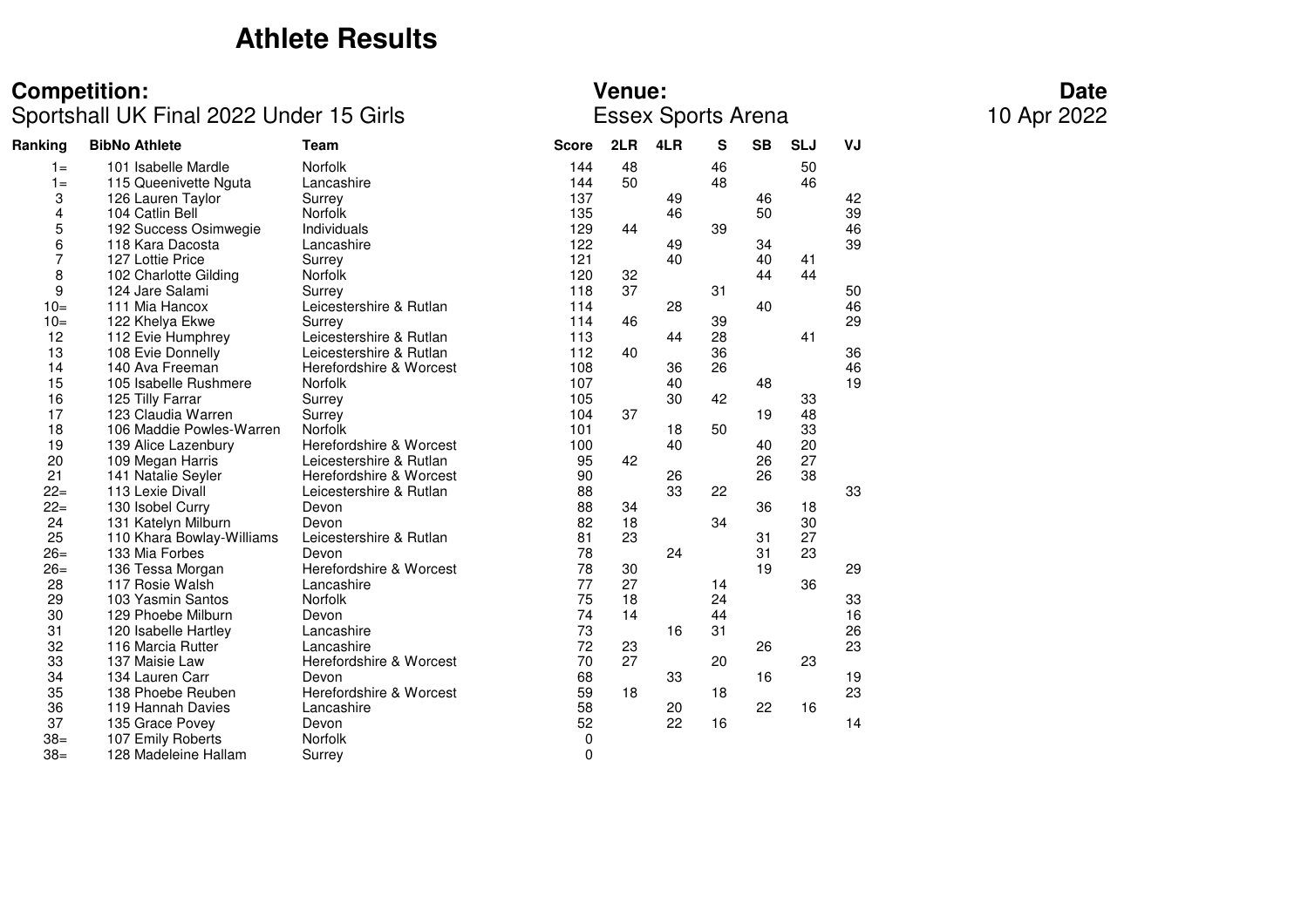## **Team Results** *Norfolk (red)*

### **Competition: Venue: Date**

Sportshall UK Final 2022 Under 15 Girls Essex Sports Arena 10 Apr 2022

| Ranking | Team                           | <b>Score</b> | <b>Individual</b> | P8 | 4x2 |
|---------|--------------------------------|--------------|-------------------|----|-----|
|         | <b>Norfolk</b>                 | 626          | 506               | 60 | 60  |
| 2       | Surrey                         | 610          | 490               | 50 | 70  |
| 3       | Lancashire                     | 521          | 416               | 70 | 35  |
| 4       | Leicestershire & Rutland       | 514          | 434               | 30 | 50  |
| 5       | Herefordshire & Worcestershire | 451          | 376               | 40 | 35  |
| 6       | Devon                          | 362          | 322               | 20 | 20  |
|         |                                |              |                   |    |     |

| <b>Comp No Name</b> |                             | <b>Event</b> | Perf1 | Perf <sub>2</sub> | Perf <sub>3</sub> | Perf4 |       | <b>Best Ranking</b> | <b>Points</b> |
|---------------------|-----------------------------|--------------|-------|-------------------|-------------------|-------|-------|---------------------|---------------|
| 101                 | <b>Isabelle Mardle</b>      | 2LR          | 23.4  |                   |                   |       | 23.4  |                     | 48            |
| 101                 | <b>Isabelle Mardle</b>      | S            | 9.85  | 10.21             | 10.64             |       | 10.64 |                     | 46            |
| 101                 | <b>Isabelle Mardle</b>      | <b>SLJ</b>   | 2.46  | 2.49              | 2.55              |       | 2.55  |                     | 50            |
| 102                 | <b>Charlotte Gilding</b>    | 2LR          | 25.1  |                   |                   |       | 25.1  | 10                  | 32            |
| 102                 | <b>Charlotte Gilding</b>    | <b>SB</b>    | 80    |                   |                   |       | 80    | 4                   | 44            |
| 102                 | <b>Charlotte Gilding</b>    | <b>SLJ</b>   | 2.37  | 2.37              | 2.43              |       | 2.43  | 4                   | 44            |
| 103                 | <b>Yasmin Santos</b>        | 2LR          | 25.8  |                   |                   |       | 25.8  | $16=$               | 18            |
| 103                 | <b>Yasmin Santos</b>        | S            | 6.97  | 7.28              | 0.00              |       | 7.28  | 14                  | 24            |
| 103                 | <b>Yasmin Santos</b>        | VJ           | 55    | 51                | 54                |       | 55    | $9=$                | 33            |
| 104                 | <b>Catlin Bell</b>          | 4LR          | 50.7  |                   |                   |       | 50.7  | 3                   | 46            |
| 104                 | <b>Catlin Bell</b>          | <b>SB</b>    | 88    |                   |                   |       | 88    |                     | 50            |
| 104                 | <b>Catlin Bell</b>          | VJ           | 56    | 58                | 56                |       | 58    | $6=$                | 39            |
| 105                 | <b>Isabelle Rushmere</b>    | 4LR          | 51.4  |                   |                   |       | 51.4  | $5=$                | 40            |
| 105                 | <b>Isabelle Rushmere</b>    | <b>SB</b>    | 85    |                   |                   |       | 85    | 2                   | 48            |
| 105                 | <b>Isabelle Rushmere</b>    | VJ           | 45    | 45                | 46                |       | 46    | $16=$               | 19            |
| 106                 | <b>Maddie Powles-Warren</b> | 4LR          | 58.0  |                   |                   |       | 58.0  | 17                  | 18            |
| 106                 | Maddie Powles-Warren        | S            | 11.40 | 11.20             | 10.92             |       | 11.40 |                     | 50            |
| 106                 | <b>Maddie Powles-Warren</b> | <b>SLJ</b>   | 2.07  | 2.09              | 2.19              |       | 2.19  | $9=$                | 33            |
| 107                 | <b>Emily Roberts</b>        | <b>SB</b>    | 77    |                   |                   |       | 77    |                     |               |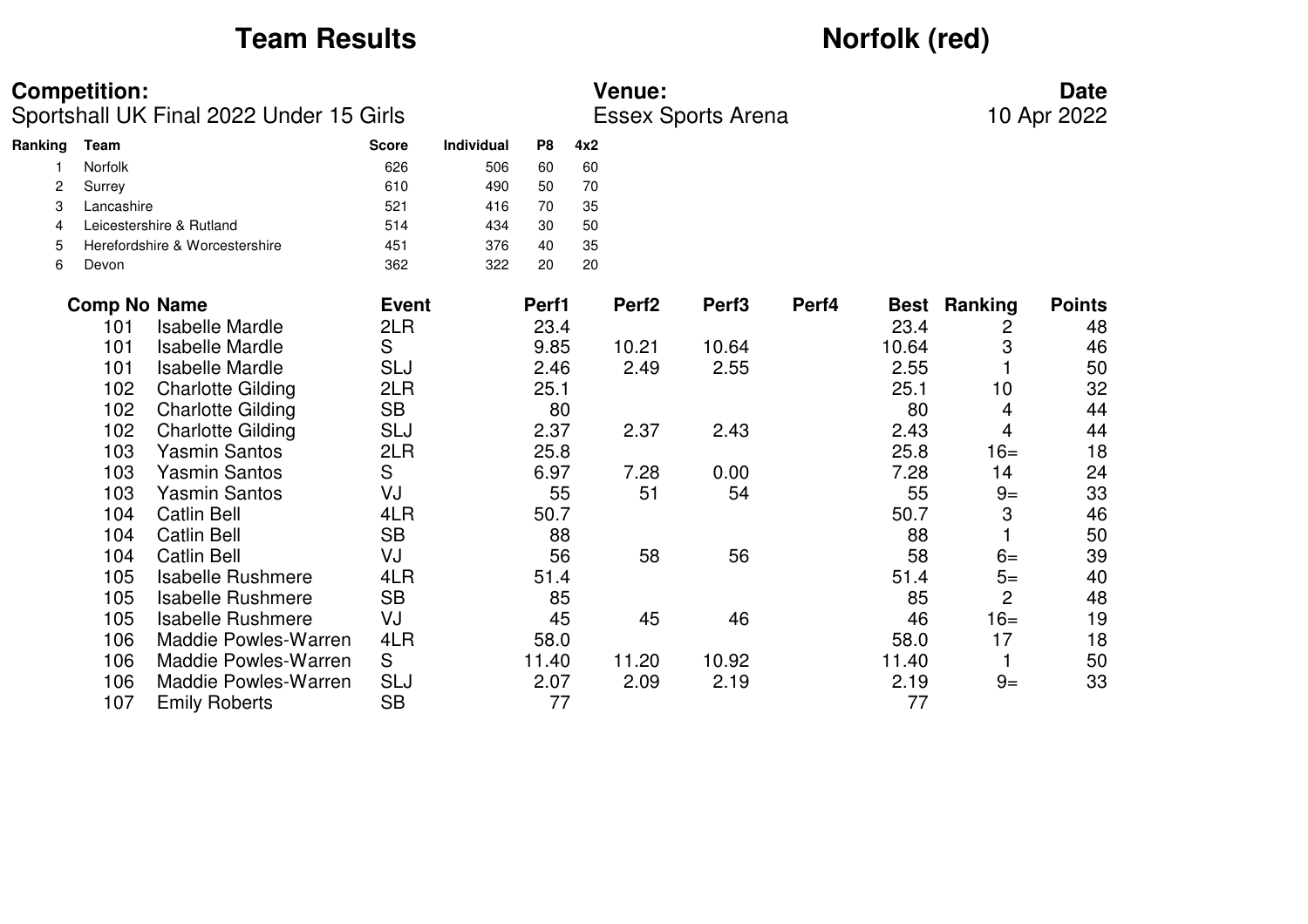112 Evie Humphrey 4LR 51.2

113 Lexie Divall **4LR** 53.3<br>113 Lexie Divall **113** Lexie Divall **113** 

### **Team Results Leicestershire & Rutland (black)**

2 51.2 4 44

53.3 9= <sup>33</sup>

**Competition: Venue: Date**Sportshall UK Final 2022 Under 15 Girls

10 Apr 2022

40

36

42

23

28

44

41

33

33

| Ranking | Team                |                                | <b>Score</b> | Individual | P <sub>8</sub> | 4x2 |                   |                   |       |             |         |               |
|---------|---------------------|--------------------------------|--------------|------------|----------------|-----|-------------------|-------------------|-------|-------------|---------|---------------|
|         | Norfolk             |                                | 626          | 506        | 60             | 60  |                   |                   |       |             |         |               |
| 2       | Surrey              |                                | 610          | 490        | 50             | 70  |                   |                   |       |             |         |               |
| 3       | Lancashire          |                                | 521          | 416        | 70             | 35  |                   |                   |       |             |         |               |
| 4       |                     | Leicestershire & Rutland       | 514          | 434        | 30             | 50  |                   |                   |       |             |         |               |
| 5.      |                     | Herefordshire & Worcestershire | 451          | 376        | 40             | 35  |                   |                   |       |             |         |               |
| 6       | Devon               |                                | 362          | 322        | 20             | 20  |                   |                   |       |             |         |               |
|         | <b>Comp No Name</b> |                                | <b>Event</b> |            | Perf1          |     | Perf <sub>2</sub> | Perf <sub>3</sub> | Perf4 | <b>Best</b> | Ranking | <b>Points</b> |
|         | 108                 | <b>Evie Donnelly</b>           | 2LR          |            | 24.7           |     |                   |                   |       | 24.7        | 6       | 40            |
|         | 108                 | <b>Evie Donnelly</b>           | S            |            | 0.00           |     | 8.02              | 0.00              |       | 8.02        | 8       | 36            |
|         | 108                 | <b>Evie Donnelly</b>           | VJ           |            | 55             |     | 53                | 56                |       | 56          | 8       | 36            |
|         | 109                 | Megan Harris                   | 2LR          |            | 24.6           |     |                   |                   |       | 24.6        | 5       | 42            |
|         | 109                 | Megan Harris                   | <b>SB</b>    |            | 73             |     |                   |                   |       | 73          | $12 =$  | 26            |
|         | 109                 | Megan Harris                   | SLJ          |            | 2.03           |     | 2.04              | 2.07              |       | 2.07        | $12 =$  | 27            |
|         | 110                 | Khara Bowlay-Williams          | 2LR          |            | 25.7           |     |                   |                   |       | 25.7        | $14=$   | 23            |
|         | 110                 | Khara Bowlay-Williams          | <b>SB</b>    |            | 74             |     |                   |                   |       | 74          | $10=$   | 31            |
|         | 110                 | Khara Bowlay-Williams          | <b>SLJ</b>   |            | 2.05           |     | 2.02              | 2.07              |       | 2.07        | $12 =$  | 27            |
|         | 111                 | Mia Hancox                     | 4LR          |            | 53.7           |     |                   |                   |       | 53.7        | 12      | 28            |
|         | 111                 | Mia Hancox                     | <b>SB</b>    |            | 79             |     |                   |                   |       | 79          | $5=$    | 40            |
|         | 111                 | Mia Hancox                     | VJ           |            | 57             |     | 56                | 60                |       | 60          | $2=$    | 46            |

112 Evie Humphrey 5 5.27 5.27 7.37 12 28<br>112 Evie Humphrey SLJ 2.25 2.21 0.00 2.25 5= 41

112 Evie Humphrey SLJ 2.25 2.21 0.00 2.25 5= <sup>41</sup>

113 Lexie Divall S 6.07 6.84 5.92 6.84 15 22

113 Lexie Divall VJ 55 55 55 55 9= 33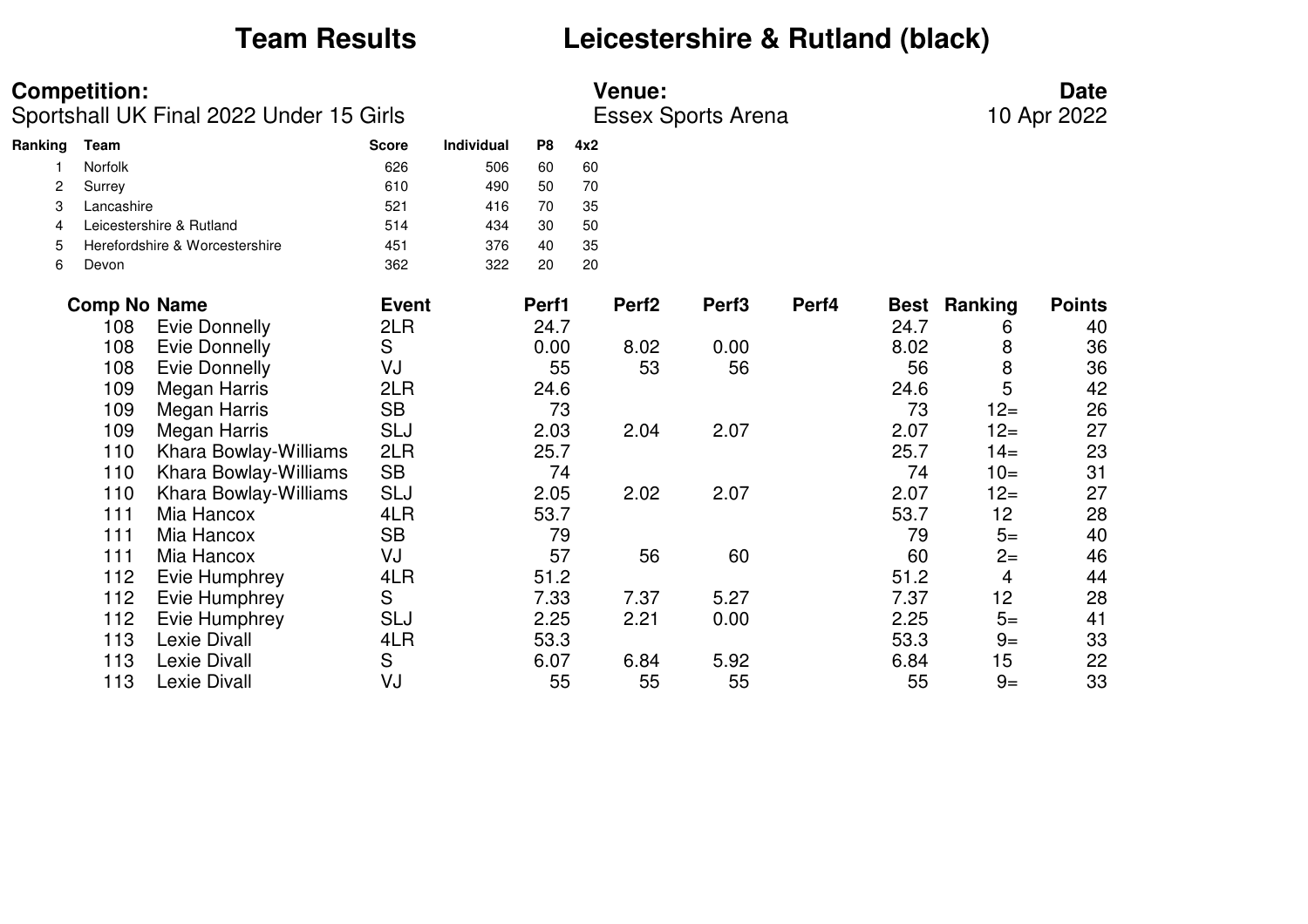## **Team Results Lancashire (purple)**

|         | <b>Competition:</b><br>Sportshall UK Final 2022 Under 15 Girls | <b>Venue:</b><br><b>Essex Sports Arena</b> |              |            |       |     |                   |                   | <b>Date</b><br>10 Apr 2022 |       |                     |               |
|---------|----------------------------------------------------------------|--------------------------------------------|--------------|------------|-------|-----|-------------------|-------------------|----------------------------|-------|---------------------|---------------|
| Ranking | <b>Team</b>                                                    |                                            | <b>Score</b> | Individual | P8    | 4x2 |                   |                   |                            |       |                     |               |
|         | Norfolk                                                        |                                            | 626          | 506        | 60    | 60  |                   |                   |                            |       |                     |               |
| 2       | Surrey                                                         |                                            | 610          | 490        | 50    | 70  |                   |                   |                            |       |                     |               |
| 3       | Lancashire                                                     |                                            | 521          | 416        | 70    | 35  |                   |                   |                            |       |                     |               |
| 4       |                                                                | Leicestershire & Rutland                   | 514          | 434        | 30    | 50  |                   |                   |                            |       |                     |               |
| 5       |                                                                | Herefordshire & Worcestershire             | 451          | 376        | 40    | 35  |                   |                   |                            |       |                     |               |
| 6       | Devon                                                          |                                            | 362          | 322        | 20    | 20  |                   |                   |                            |       |                     |               |
|         | <b>Comp No Name</b>                                            |                                            | <b>Event</b> |            | Perf1 |     | Perf <sub>2</sub> | Perf <sub>3</sub> | Perf4                      |       | <b>Best Ranking</b> | <b>Points</b> |
|         | 115                                                            | Queenivette Nguta                          | 2LR          |            | 22.5  |     |                   |                   |                            | 22.5  |                     | 50            |
|         | 115                                                            | Queenivette Nguta                          | S            |            | 9.99  |     | 10.76             | 9.72              |                            | 10.76 | 2                   | 48            |
|         | 115                                                            | Queenivette Nguta                          | <b>SLJ</b>   |            | 2.45  |     | 2.38              | 2.42              |                            | 2.45  | 3                   | 46            |
|         | 116                                                            | <b>Marcia Rutter</b>                       | 2LR          |            | 25.7  |     |                   |                   |                            | 25.7  | $14=$               | 23            |
|         | 116                                                            | Marcia Rutter                              | <b>SB</b>    |            | 73    |     |                   |                   |                            | 73    | $12 =$              | 26            |
|         | 116                                                            | <b>Marcia Rutter</b>                       | VJ           |            | 47    |     | 48                | 47                |                            | 48    | $14=$               | 23            |
|         | 117                                                            | Rosie Walsh                                | 2LR          |            | 25.5  |     |                   |                   |                            | 25.5  | $12 =$              | 27            |
|         | 117                                                            | Rosie Walsh                                | S            |            | 5.60  |     | 5.43              | 0.00              |                            | 5.60  | 19                  | 14            |
|         | 117                                                            | Rosie Walsh                                | <b>SLJ</b>   |            | 2.15  |     | 2.16              | 2.21              |                            | 2.21  | 8                   | 36            |
|         | 118                                                            | Kara Dacosta                               | 4LR          |            | 50.1  |     |                   |                   |                            | 50.1  | $1 =$               | 49            |
|         | 118                                                            | Kara Dacosta                               | <b>SB</b>    |            | 76    |     |                   |                   |                            | 76    | 9                   | 34            |
|         | 118                                                            | Kara Dacosta                               | VJ           |            | 57    |     | 58                | 55                |                            | 58    | $6=$                | 39            |
|         | 119                                                            | <b>Hannah Davies</b>                       | 4LR          |            | 56.6  |     |                   |                   |                            | 56.6  | 16                  | 20            |
|         | 119                                                            | <b>Hannah Davies</b>                       | <b>SB</b>    |            | 72    |     |                   |                   |                            | 72    | 15                  | 22            |
|         | 119                                                            | <b>Hannah Davies</b>                       | <b>SLJ</b>   |            | 1.78  |     | 1.79              | 1.85              |                            | 1.85  | 18                  | 16            |
|         | 120                                                            | <b>Isabelle Hartley</b>                    | 4LR          |            | 59.7  |     |                   |                   |                            | 59.7  | 18                  | 16            |
|         | 120                                                            | <b>Isabelle Hartley</b>                    | S            |            | 7.26  |     | 7.66              | 6.16              |                            | 7.66  | $10=$               | 31            |
|         | 120                                                            | <b>Isabelle Hartley</b>                    | VJ           |            | 48    |     | 45                | 51                |                            | 51    | 13                  | 26            |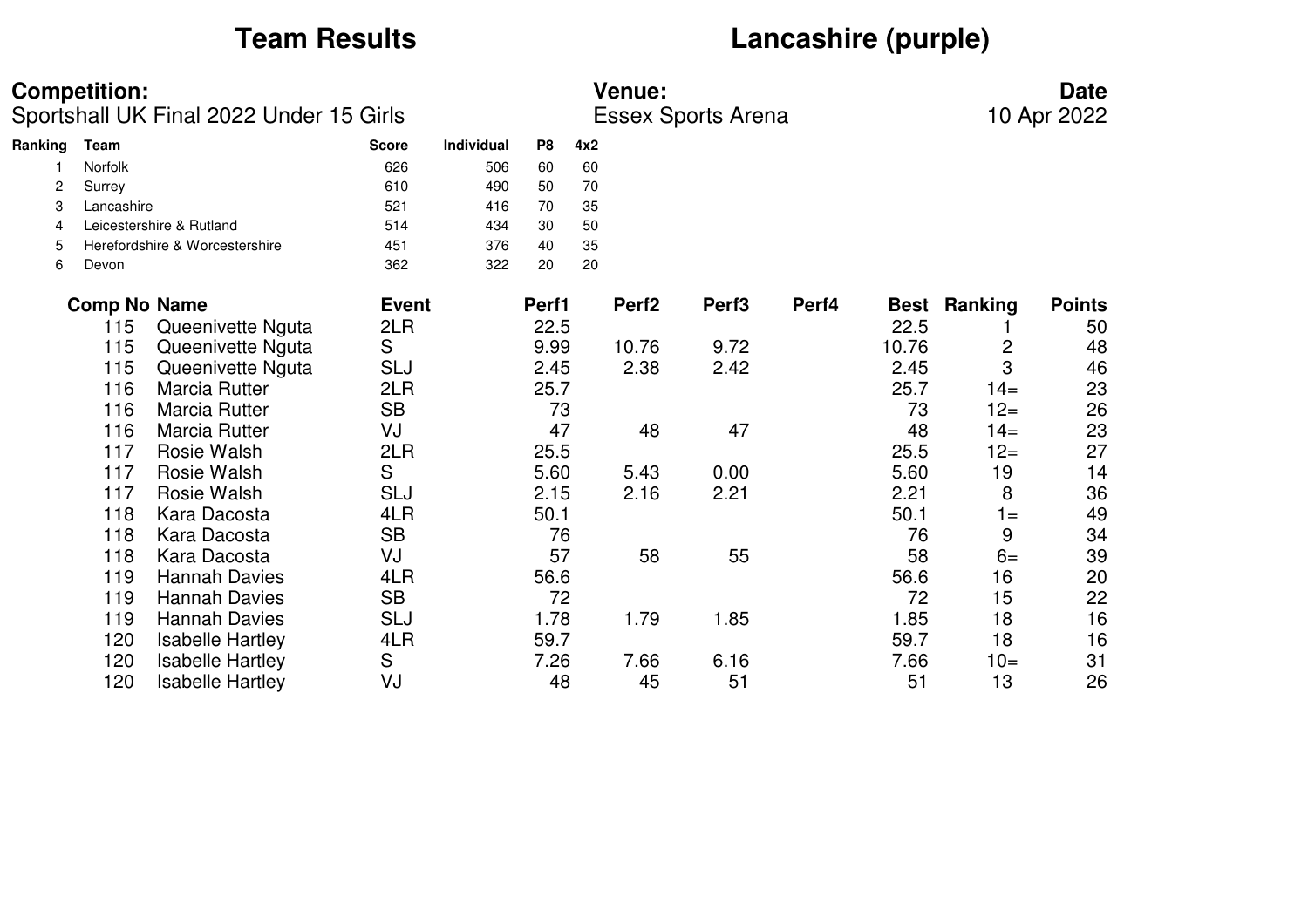## **Team Results CONSURGE 2008 Surrey (yellow)**

|         | <b>Competition:</b> |                                         |              |            |                |     | Venue:            | <b>Date</b>               |       |      |                     |               |
|---------|---------------------|-----------------------------------------|--------------|------------|----------------|-----|-------------------|---------------------------|-------|------|---------------------|---------------|
|         |                     | Sportshall UK Final 2022 Under 15 Girls |              |            |                |     |                   | <b>Essex Sports Arena</b> |       |      |                     | 10 Apr 2022   |
| Ranking | <b>Team</b>         |                                         | <b>Score</b> | Individual | P <sub>8</sub> | 4x2 |                   |                           |       |      |                     |               |
|         | Norfolk             |                                         | 626          | 506        | 60             | 60  |                   |                           |       |      |                     |               |
| 2       | Surrey              |                                         | 610          | 490        | 50             | 70  |                   |                           |       |      |                     |               |
| 3       | Lancashire          |                                         | 521          | 416        | 70             | 35  |                   |                           |       |      |                     |               |
| 4       |                     | Leicestershire & Rutland                | 514          | 434        | 30             | 50  |                   |                           |       |      |                     |               |
| 5       |                     | Herefordshire & Worcestershire          | 451          | 376        | 40             | 35  |                   |                           |       |      |                     |               |
| 6       | Devon               |                                         | 362          | 322        | 20             | 20  |                   |                           |       |      |                     |               |
|         | <b>Comp No Name</b> |                                         | <b>Event</b> |            | Perf1          |     | Perf <sub>2</sub> | Perf <sub>3</sub>         | Perf4 |      | <b>Best Ranking</b> | <b>Points</b> |
|         | 122                 | <b>Khelya Ekwe</b>                      | 2LR          |            | 24.2           |     |                   |                           |       | 24.2 | 3                   | 46            |
|         | 122                 | <b>Khelya Ekwe</b>                      | S            |            | 8.16           |     | 7.53              | 7.43                      |       | 8.16 | $6=$                | 39            |
|         | 122                 | <b>Khelya Ekwe</b>                      | VJ           |            | 52             |     | 53                | 54                        |       | 54   | $11 =$              | 29            |
|         | 123                 | Claudia Warren                          | 2LR          |            | 24.8           |     |                   |                           |       | 24.8 | $7=$                | 37            |
|         | 123                 | Claudia Warren                          | <b>SB</b>    |            | 71             |     |                   |                           |       | 71   | $16=$               | 19            |
|         | 123                 | Claudia Warren                          | <b>SLJ</b>   |            | 2.47           |     | 2.38              | 0.00                      |       | 2.47 | $\overline{2}$      | 48            |
|         | 124                 | Jare Salami                             | 2LR          |            | 24.8           |     |                   |                           |       | 24.8 | $7=$                | 37            |
|         | 124                 | Jare Salami                             | S            |            | 7.66           |     | 7.39              | 7.03                      |       | 7.66 | $10=$               | 31            |
|         | 124                 | Jare Salami                             | VJ           |            | 62             |     | 62                | 61                        |       | 62   |                     | 50            |
|         | 125                 | <b>Tilly Farrar</b>                     | 4LR          |            | 53.5           |     |                   |                           |       | 53.5 | 11                  | 30            |
|         | 125                 | <b>Tilly Farrar</b>                     | S            |            | 8.45           |     | 9.21              | 8.37                      |       | 9.21 | 5                   | 42            |
|         | 125                 | <b>Tilly Farrar</b>                     | <b>SLJ</b>   |            | 2.15           |     | 2.07              | 2.19                      |       | 2.19 | $9=$                | 33            |
|         | 126                 | Lauren Taylor                           | 4LR          |            | 50.1           |     |                   |                           |       | 50.1 | $1 =$               | 49            |
|         | 126                 | Lauren Taylor                           | <b>SB</b>    |            | 82             |     |                   |                           |       | 82   | 3                   | 46            |
|         | 126                 | Lauren Taylor                           | VJ           |            | 59             |     | 59                | 55                        |       | 59   | 5                   | 42            |
|         | 127                 | <b>Lottie Price</b>                     | 4LR          |            | 51.4           |     |                   |                           |       | 51.4 | $5=$                | 40            |
|         | 127                 | <b>Lottie Price</b>                     | <b>SB</b>    |            | 79             |     |                   |                           |       | 79   | $5=$                | 40            |
|         | 127                 | <b>Lottie Price</b>                     | SLJ          |            | 2.25           |     | 2.17              | 2.18                      |       | 2.25 | $5=$                | 41            |
|         | 128                 | <b>Madeleine Hallam</b>                 | 2LR          |            | 25.4           |     |                   |                           |       | 25.4 |                     |               |
|         | 128                 | <b>Madeleine Hallam</b>                 | <b>SB</b>    |            | 77             |     |                   |                           |       | 77   |                     |               |
|         | 128                 | <b>Madeleine Hallam</b>                 | <b>SLJ</b>   |            | 2.04           |     | 2.09              | 2.08                      |       | 2.09 |                     |               |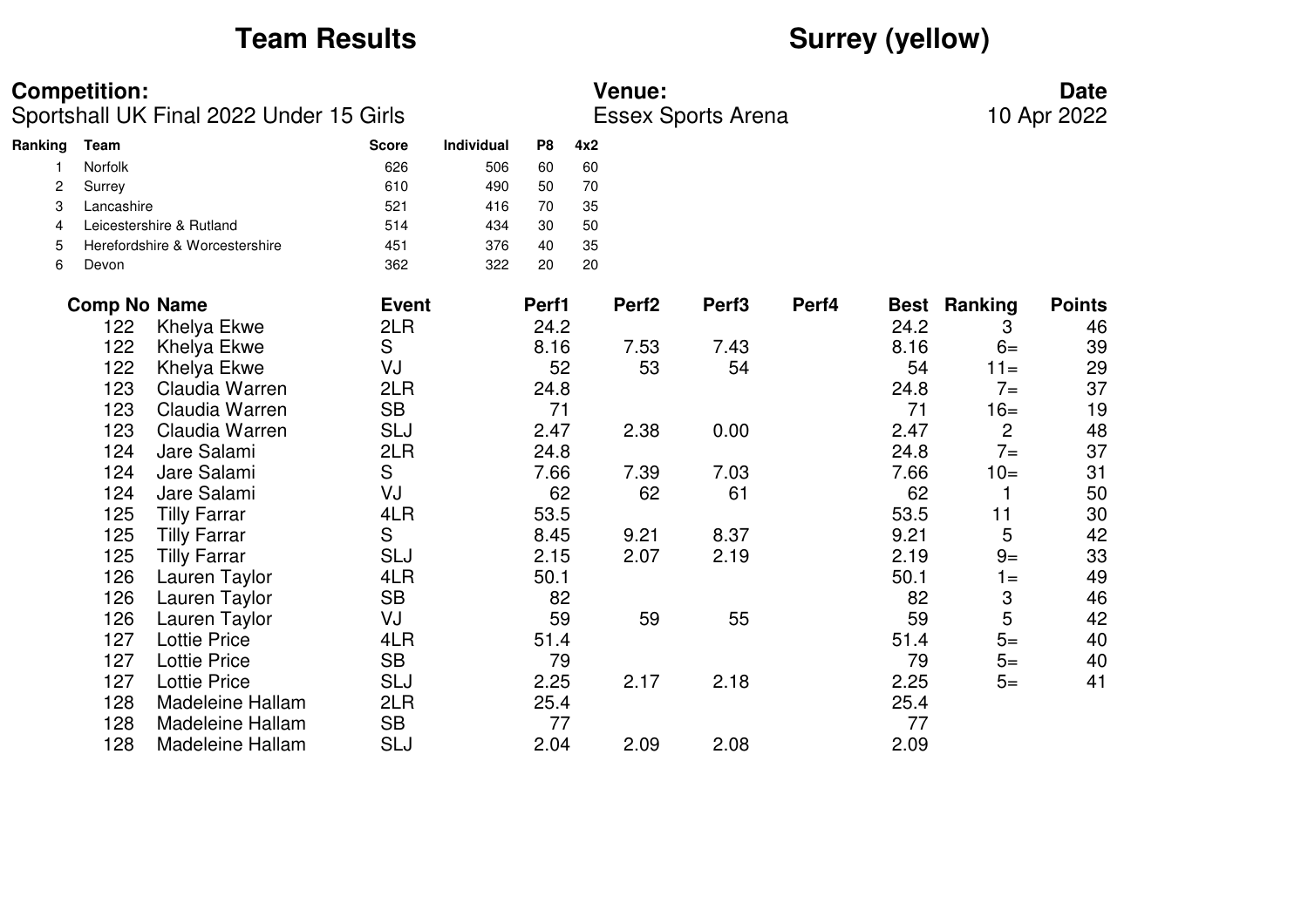## **Team Results Devon (grey)**

### **Competition: Venue: Date**

### Sportshall UK Final 2022 Under 15 Girls Essex Sports Arena 10 Apr 2022

| Ranking | Team                           | <b>Score</b> | <b>Individual</b> | P8 | 4x2 |
|---------|--------------------------------|--------------|-------------------|----|-----|
|         | <b>Norfolk</b>                 | 626          | 506               | 60 | 60  |
| 2       | Surrey                         | 610          | 490               | 50 | 70  |
| з       | Lancashire                     | 521          | 416               | 70 | 35  |
| 4       | Leicestershire & Rutland       | 514          | 434               | 30 | 50  |
| 5.      | Herefordshire & Worcestershire | 451          | 376               | 40 | 35  |
| 6       | Devon                          | 362          | 322               | 20 | 20  |
|         |                                |              |                   |    |     |

| <b>Comp No Name</b> |                     | <b>Event</b> | Perf1 | Perf <sub>2</sub> | Perf <sub>3</sub> | Perf4 |      | <b>Best Ranking</b> | <b>Points</b> |
|---------------------|---------------------|--------------|-------|-------------------|-------------------|-------|------|---------------------|---------------|
| 129                 | Phoebe Milburn      | 2LR          | 27.5  |                   |                   |       | 27.5 | 19                  | 14            |
| 129                 | Phoebe Milburn      | S            | 9.38  | 9.50              | 9.68              |       | 9.68 | 4                   | 44            |
| 129                 | Phoebe Milburn      | VJ           | 42    | 41                | 40                |       | 42   | 18                  | 16            |
| 130                 | <b>Isobel Curry</b> | 2LR          | 25.0  |                   |                   |       | 25.0 | 9                   | 34            |
| 130                 | <b>Isobel Curry</b> | <b>SB</b>    | 77    |                   |                   |       | 77   | 8                   | 36            |
| 130                 | <b>Isobel Curry</b> | <b>SLJ</b>   | 1.95  | 1.90              | 1.94              |       | 1.95 | 17                  | 18            |
| 131                 | Katelyn Milburn     | 2LR          | 25.8  |                   |                   |       | 25.8 | $16=$               | 18            |
| 131                 | Katelyn Milburn     | S            | 7.61  | 8.01              | 7.82              |       | 8.01 | 9                   | 34            |
| 131                 | Katelyn Milburn     | SLJ          | 2.17  | 2.17              | 2.14              |       | 2.17 | 11                  | 30            |
| 133                 | Mia Forbes          | 4LR          | 55.9  |                   |                   |       | 55.9 | 14                  | 24            |
| 133                 | Mia Forbes          | <b>SB</b>    | 74    |                   |                   |       | 74   | $10=$               | 31            |
| 133                 | Mia Forbes          | <b>SLJ</b>   | 0.00  | 2.04              | 2.04              |       | 2.04 | $14 =$              | 23            |
| 134                 | Lauren Carr         | 4LR          | 53.3  |                   |                   |       | 53.3 | $9=$                | 33            |
| 134                 | Lauren Carr         | <b>SB</b>    | 69    |                   |                   |       | 69   | 18                  | 16            |
| 134                 | Lauren Carr         | VJ           | 43    | 46                | 41                |       | 46   | $16=$               | 19            |
| 135                 | <b>Grace Povey</b>  | 4LR          | 56.2  |                   |                   |       | 56.2 | 15                  | 22            |
| 135                 | <b>Grace Povey</b>  | S            | 6.45  | 6.19              | 0.00              |       | 6.45 | 18                  | 16            |
| 135                 | <b>Grace Povey</b>  | VJ           | 37    | 34                | 38                |       | 38   | 19                  | 14            |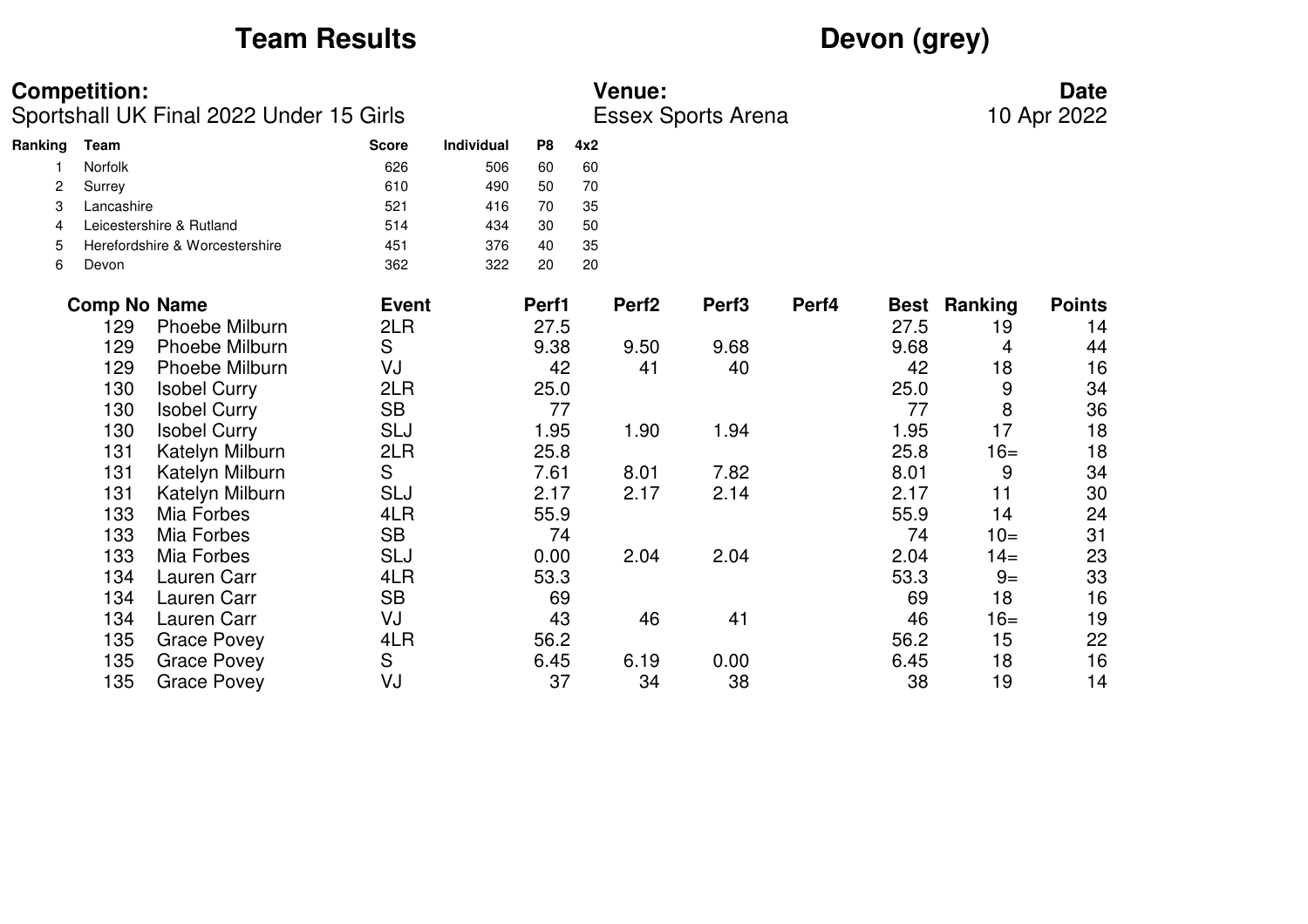## **Team Results Herefordshire & Worcestershire (green)**

**Competition:**<br> **Competition:**<br> **Date**<br> **Competition:**<br> **Date**<br> **Date**<br> **Date**<br> **Date**<br> **Date**<br> **Date**<br> **Date**<br> **Date**<br> **Date**<br> **Date**<br> **Date**<br> **Date**<br> **Date**<br> **Date**<br> **Date** Sportshall UK Final 2022 Under 15 Girls

| Ranking | Team                           | <b>Score</b> | <b>Individual</b> | P8 | 4x2 |
|---------|--------------------------------|--------------|-------------------|----|-----|
|         | <b>Norfolk</b>                 | 626          | 506               | 60 | 60  |
| 2       | Surrey                         | 610          | 490               | 50 | 70  |
| з       | Lancashire                     | 521          | 416               | 70 | 35  |
| 4       | Leicestershire & Rutland       | 514          | 434               | 30 | 50  |
| 5       | Herefordshire & Worcestershire | 451          | 376               | 40 | 35  |
| 6       | Devon                          | 362          | 322               | 20 | 20  |
|         |                                |              |                   |    |     |

| <b>Comp No Name</b> |                       | <b>Event</b> | Perf1 | Perf <sub>2</sub> | Perf <sub>3</sub> | Perf4 |      | <b>Best Ranking</b> | <b>Points</b> |
|---------------------|-----------------------|--------------|-------|-------------------|-------------------|-------|------|---------------------|---------------|
| 136                 | Tessa Morgan          | 2LR          | 25.3  |                   |                   |       | 25.3 | 11                  | 30            |
| 136                 | Tessa Morgan          | <b>SB</b>    | 71    |                   |                   |       | 71   | $16=$               | 19            |
| 136                 | Tessa Morgan          | VJ           | 53    | 54                | 51                |       | 54   | $11 =$              | 29            |
| 137                 | Maisie Law            | 2LR          | 25.5  |                   |                   |       | 25.5 | $12 =$              | 27            |
| 137                 | Maisie Law            | S            | 6.45  | 6.59              | 5.69              |       | 6.59 | 16                  | 20            |
| 137                 | Maisie Law            | <b>SLJ</b>   | 2.04  | 2.01              | 2.04              |       | 2.04 | $14=$               | 23            |
| 138                 | Phoebe Reuben         | 2LR          | 25.8  |                   |                   |       | 25.8 | $16=$               | 18            |
| 138                 | Phoebe Reuben         | S            | 6.58  | 5.97              | 6.56              |       | 6.58 | 17                  | 18            |
| 138                 | Phoebe Reuben         | VJ           | 48    | 47                | 47                |       | 48   | $14 =$              | 23            |
| 139                 | Alice Lazenbury       | 4LR          | 51.4  |                   |                   |       | 51.4 | $5=$                | 40            |
| 139                 | Alice Lazenbury       | <b>SB</b>    | 79    |                   |                   |       | 79   | $5=$                | 40            |
| 139                 | Alice Lazenbury       | SLJ          | 2.01  | 0.00              | 0.00              |       | 2.01 | 16                  | 20            |
| 140                 | Ava Freeman           | 4LR          | 51.8  |                   |                   |       | 51.8 | 8                   | 36            |
| 140                 | Ava Freeman           | S            | 7.03  | 6.97              | 7.34              |       | 7.34 | 13                  | 26            |
| 140                 | Ava Freeman           | VJ           | 60    | 59                | 56                |       | 60   | $2=$                | 46            |
| 141                 | <b>Natalie Seyler</b> | 4LR          | 55.6  |                   |                   |       | 55.6 | 13                  | 26            |
| 141                 | <b>Natalie Seyler</b> | <b>SB</b>    | 73    |                   |                   |       | 73   | $12 =$              | 26            |
| 141                 | <b>Natalie Seyler</b> | SLJ          | 2.21  | 2.24              | 2.22              |       | 2.24 |                     | 38            |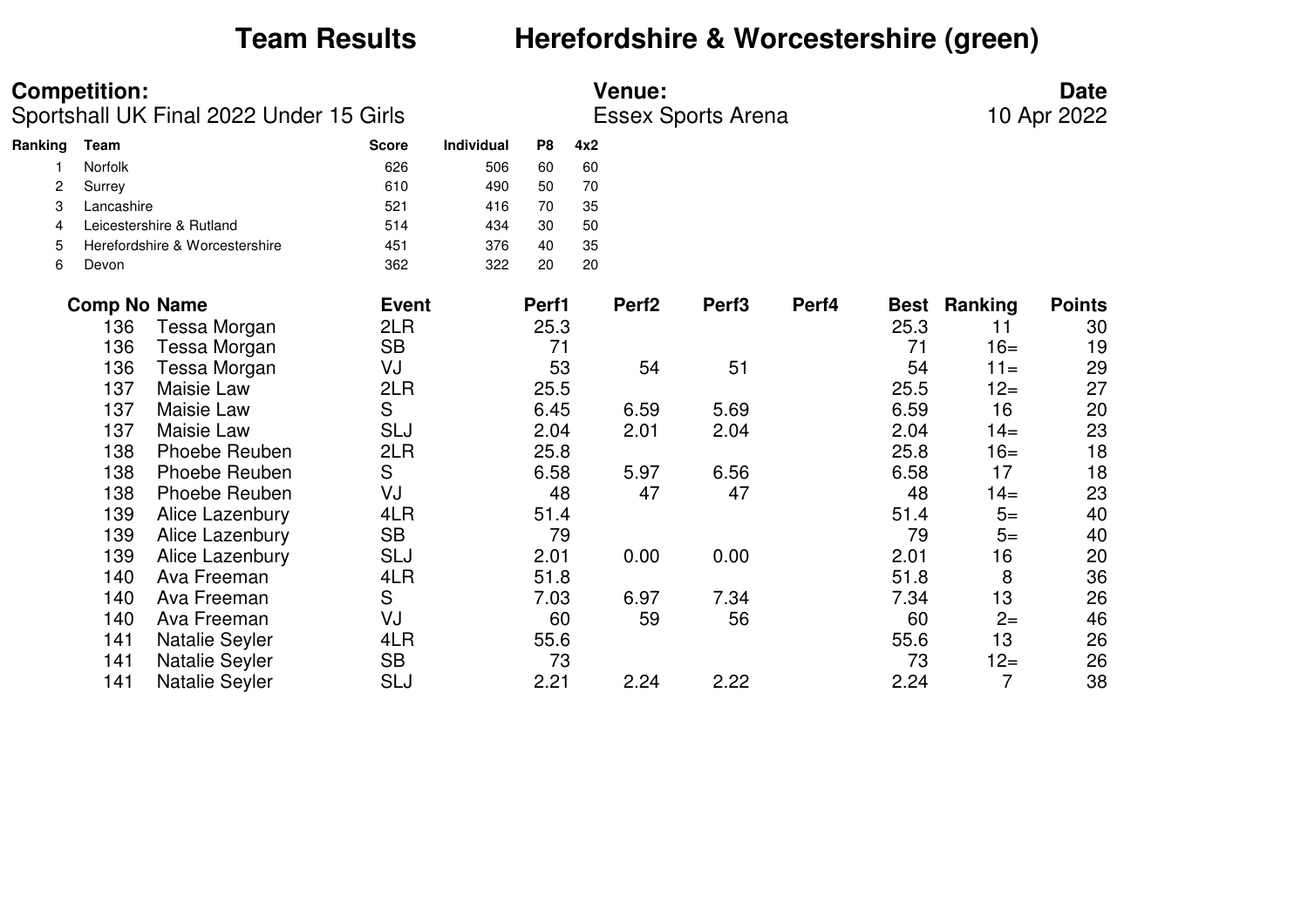## **Team Results Individuals ()**

|         | <b>Competition:</b><br>Sportshall UK Final 2022 Under 15 Girls |                                |              | <b>Venue:</b><br>Essex Sports Arena |       |     |                   |                   |       |             | <b>Date</b><br>10 Apr 2022 |               |  |
|---------|----------------------------------------------------------------|--------------------------------|--------------|-------------------------------------|-------|-----|-------------------|-------------------|-------|-------------|----------------------------|---------------|--|
| Ranking | Team                                                           |                                | <b>Score</b> | <b>Individual</b>                   | P8    | 4x2 |                   |                   |       |             |                            |               |  |
|         | <b>Norfolk</b>                                                 |                                | 626          | 506                                 | 60    | 60  |                   |                   |       |             |                            |               |  |
| 2       | Surrey                                                         |                                | 610          | 490                                 | 50    | 70  |                   |                   |       |             |                            |               |  |
| 3       | Lancashire                                                     |                                | 521          | 416                                 | 70    | 35  |                   |                   |       |             |                            |               |  |
| 4       |                                                                | Leicestershire & Rutland       | 514          | 434                                 | 30    | 50  |                   |                   |       |             |                            |               |  |
| 5.      |                                                                | Herefordshire & Worcestershire | 451          | 376                                 | 40    | 35  |                   |                   |       |             |                            |               |  |
| 6       | Devon                                                          |                                | 362          | 322                                 | 20    | 20  |                   |                   |       |             |                            |               |  |
|         | <b>Comp No Name</b>                                            |                                | <b>Event</b> |                                     | Perf1 |     | Perf <sub>2</sub> | Perf <sub>3</sub> | Perf4 | <b>Best</b> | <b>Ranking</b>             | <b>Points</b> |  |
|         | 192                                                            | <b>Success Osimwegie</b>       | 2LR          |                                     | 24.3  |     |                   |                   |       | 24.3        | 4                          | 44            |  |
|         | 192                                                            | <b>Success Osimwegie</b>       | S            |                                     | 0.00  |     | 8.16              | 8.16              |       | 8.16        | $6=$                       | 39            |  |
|         | 192                                                            | <b>Success Osimwegie</b>       | VJ           |                                     | 58    |     | 60                | 60                |       | 60          | $2=$                       | 46            |  |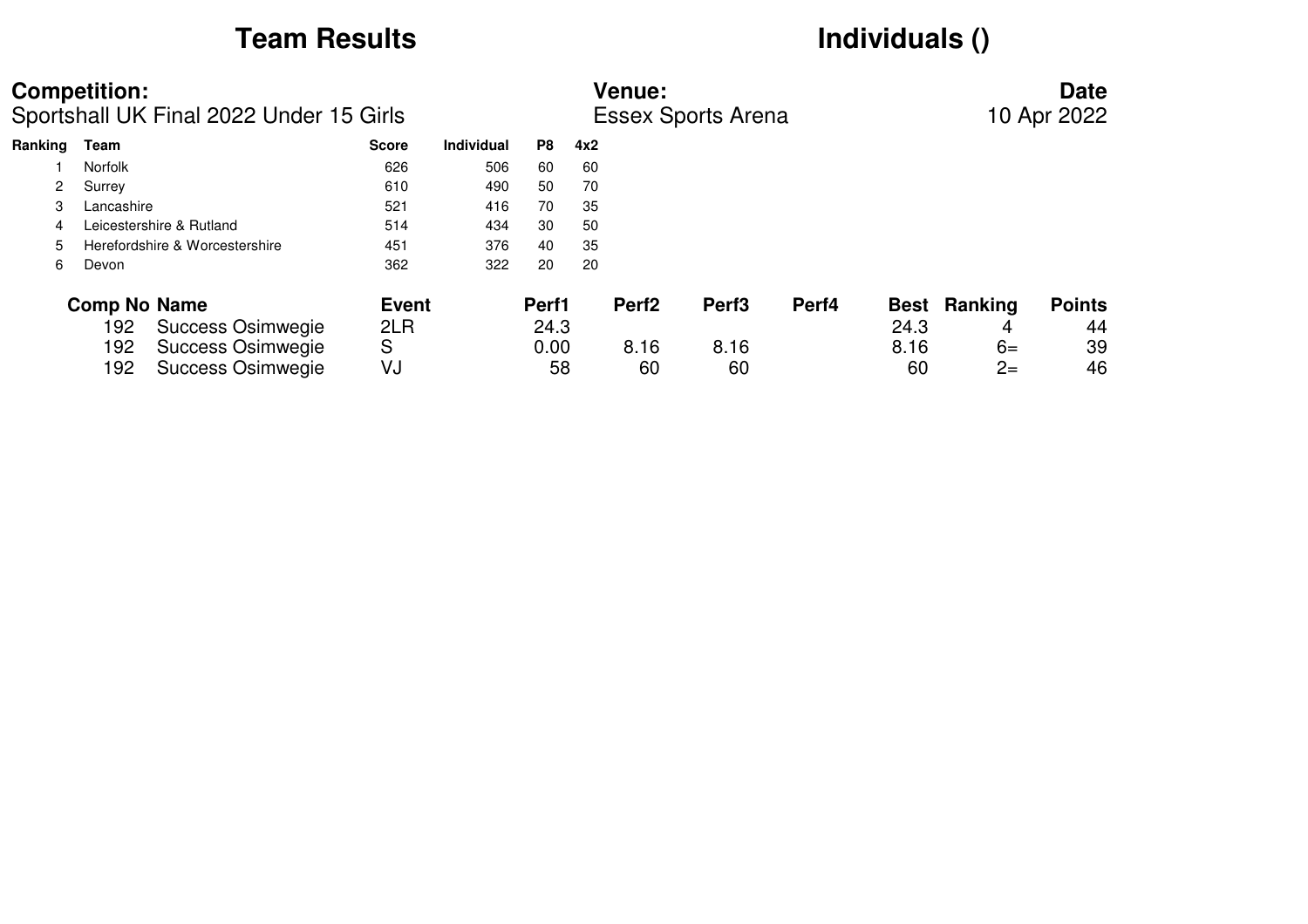## **Results Sheet 2 Lap Race**

### Sportshall UK Final 2022 Under 15 Girls Essex Sports Arena 10 Apr 2022

| <b>Competition:</b>                     | <b>Venue:</b>             | Date        |
|-----------------------------------------|---------------------------|-------------|
| Sportshall UK Final 2022 Under 15 Girls | <b>Essex Sports Arena</b> | 10 Apr 2022 |

| Ranking Team |                                | <b>Colour</b> |      | <b>BibNo Name</b>        | <b>Best</b> | <b>Points</b> |
|--------------|--------------------------------|---------------|------|--------------------------|-------------|---------------|
|              | Lancashire                     | Purple        |      | 115 Queenivette Nguta    | 22.5        | 50            |
| 2            | <b>Norfolk</b>                 | Red           | 101  | Isabelle Mardle          | 23.4        | 48            |
| 3            | Surrey                         | Yellow        |      | 122 Khelya Ekwe          | 24.2        | 46            |
| 4            | Individuals                    |               |      | 192 Success Osimwegie    | 24.3        | 44            |
| 5            | Leicestershire & Rutland       | <b>Black</b>  |      | 109 Megan Harris         | 24.6        | 42            |
| 6            | Leicestershire & Rutland       | Black         |      | 108 Evie Donnelly        | 24.7        | 40            |
| $7 =$        | Surrey                         | Yellow        |      | 123 Claudia Warren       | 24.8        | 37            |
| $7 =$        | Surrey                         | Yellow        |      | 124 Jare Salami          | 24.8        | 37            |
| 9            | Devon                          | Grey          | 130  | <b>Isobel Curry</b>      | 25.0        | 34            |
| 10           | <b>Norfolk</b>                 | Red           | 102  | <b>Charlotte Gilding</b> | 25.1        | 32            |
| 11           | Herefordshire & Worcestershire | Green         | 136. | Tessa Morgan             | 25.3        | 30            |
| $12 =$       | Lancashire                     | Purple        | 117  | Rosie Walsh              | 25.5        | 27            |
| $12 =$       | Herefordshire & Worcestershire | Green         | 137  | Maisie Law               | 25.5        | 27            |
| $14=$        | Leicestershire & Rutland       | Black         | 110  | Khara Bowlay-Williams    | 25.7        | 23            |
| $14=$        | Lancashire                     | Purple        |      | 116 Marcia Rutter        | 25.7        | 23            |
| $16 =$       | Norfolk                        | Red           | 103  | <b>Yasmin Santos</b>     | 25.8        | 18            |
| $16 =$       | Devon                          | Grey          | 131  | Katelyn Milburn          | 25.8        | 18            |
| $16 =$       | Herefordshire & Worcestershire | Green         | 138. | <b>Phoebe Reuben</b>     | 25.8        | 18            |
| 19           | Devon                          | Grey          | 129. | Phoebe Milburn           | 27.5        | 14            |
|              | Surrey                         | Yellow        | 128. | Madeleine Hallam         | 25.4        | 0             |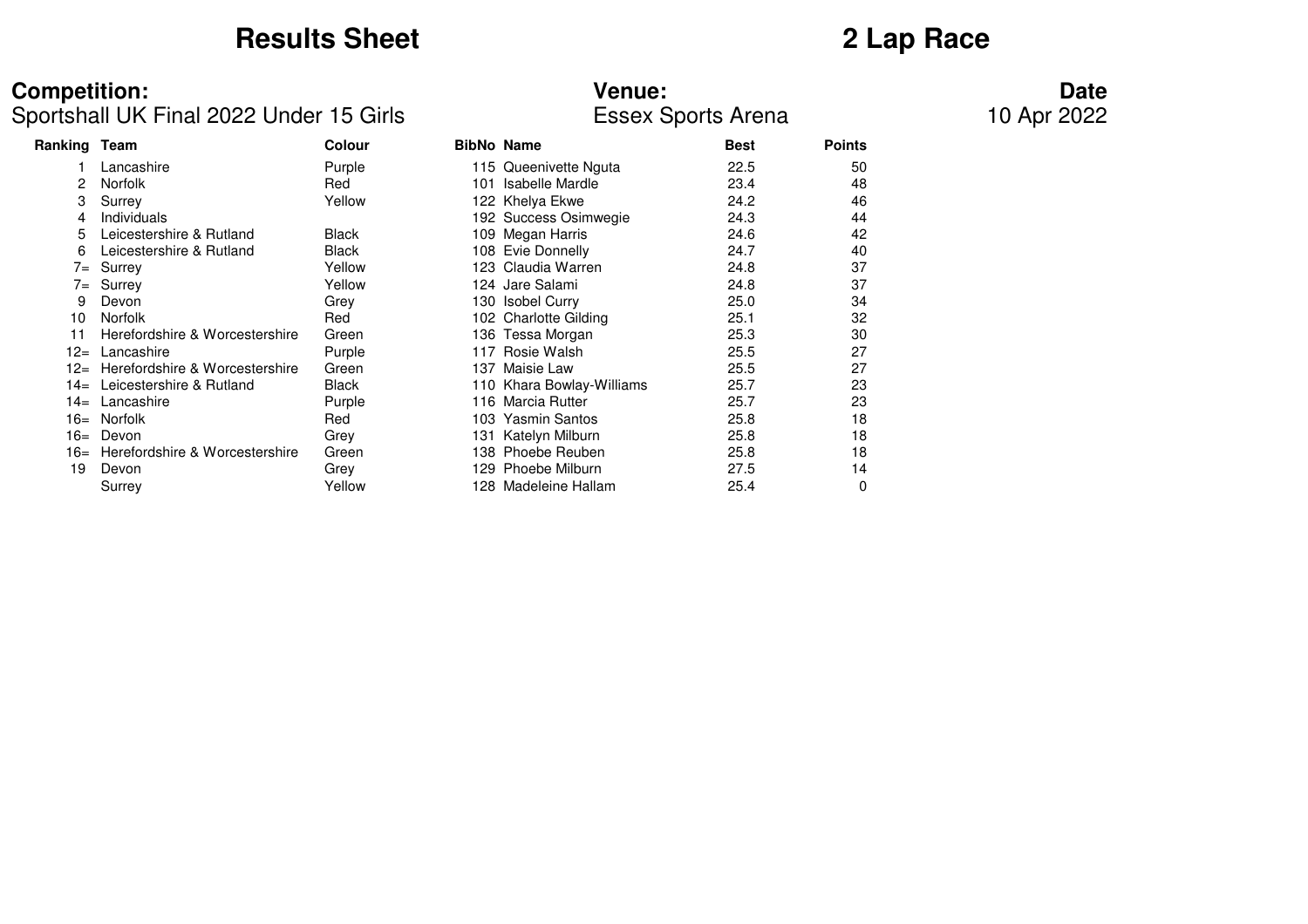## **Results Sheet 4 Lap Race**

### Sportshall UK Final 2022 Under 15 Girls Essex Sports Arena 10 Apr 2022

| <b>Competition:</b>                     | <b>Venue:</b>             | Date        |
|-----------------------------------------|---------------------------|-------------|
| Sportshall UK Final 2022 Under 15 Girls | <b>Essex Sports Arena</b> | 10 Apr 2022 |

| Ranking Team |                                | Colour       |     | <b>BibNo Name</b>        | <b>Best</b> | <b>Points</b> |
|--------------|--------------------------------|--------------|-----|--------------------------|-------------|---------------|
| $l =$        | Lancashire                     | Purple       |     | 118 Kara Dacosta         | 50.1        | 49            |
| $=$          | Surrey                         | Yellow       |     | 126 Lauren Taylor        | 50.1        | 49            |
| 3            | Norfolk                        | Red          |     | 104 Catlin Bell          | 50.7        | 46            |
| 4            | Leicestershire & Rutland       | <b>Black</b> |     | 112 Evie Humphrey        | 51.2        | 44            |
| $5=$         | Norfolk                        | Red          |     | 105 Isabelle Rushmere    | 51.4        | 40            |
| $5=$         | Surrey                         | Yellow       |     | 127 Lottie Price         | 51.4        | 40            |
| $5=$         | Herefordshire & Worcestershire | Green        |     | 139 Alice Lazenbury      | 51.4        | 40            |
| 8            | Herefordshire & Worcestershire | Green        |     | 140 Ava Freeman          | 51.8        | 36            |
| $9=$         | Leicestershire & Rutland       | <b>Black</b> |     | 113 Lexie Divall         | 53.3        | 33            |
| $9=$         | Devon                          | Grey         |     | 134 Lauren Carr          | 53.3        | 33            |
| 11           | Surrey                         | Yellow       |     | 125 Tilly Farrar         | 53.5        | 30            |
| 12           | Leicestershire & Rutland       | <b>Black</b> | 111 | Mia Hancox               | 53.7        | 28            |
| 13           | Herefordshire & Worcestershire | Green        |     | 141 Natalie Seyler       | 55.6        | 26            |
| 14           | Devon                          | Grey         |     | 133 Mia Forbes           | 55.9        | 24            |
| 15           | Devon                          | Grey         |     | 135 Grace Povey          | 56.2        | 22            |
| 16           | Lancashire                     | Purple       |     | 119 Hannah Davies        | 56.6        | 20            |
| 17           | <b>Norfolk</b>                 | Red          |     | 106 Maddie Powles-Warren | 58.0        | 18            |
| 18           | Lancashire                     | Purple       |     | 120 Isabelle Hartley     | 59.7        | 16            |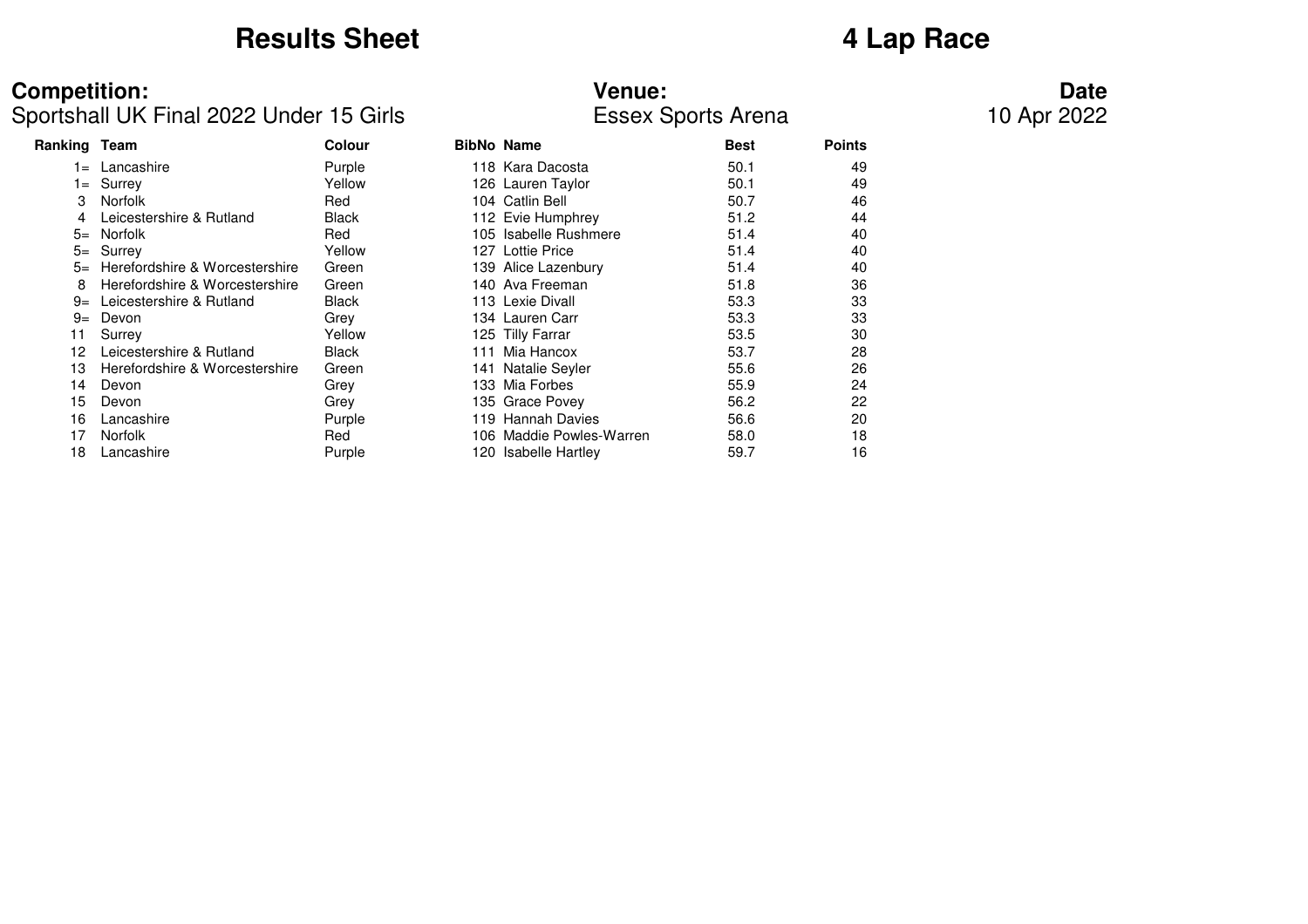## **Results Sheet 8 Lap Paarlauf**

### **Competition: Venue: Date**

Sportshall UK Final 2022 Under 15 Girls Essex Sports Arena 10 Apr 2022

| Ranking Code Team |    |                                | Colour       | Heat | Final  | <b>Performance</b> | <b>Points</b> |
|-------------------|----|--------------------------------|--------------|------|--------|--------------------|---------------|
|                   | 03 | Lancashire                     | Purple       | 0.0  | 1:37.8 | 1:37.8             | 70.0          |
|                   | 01 | <b>Norfolk</b>                 | Red          | 0.0  | 1:40.6 | 1:40.6             | 60.0          |
|                   | 04 | Surrey                         | Yellow       | 0.0  | 1:41.5 | 1:41.5             | 50.0          |
| 4                 | 06 | Herefordshire & Worcestershire | Green        | 0.0  | 1:41.8 | 1:41.8             | 40.0          |
| 5                 | 02 | Leicestershire & Rutland       | <b>Black</b> | 0.0  | 1:47.6 | 1:47.6             | 30.0          |
|                   | 05 | Devon                          | Grev         | 0.0  | 1:49.9 | 1:49.9             | 20.0          |
|                   |    |                                |              |      |        |                    |               |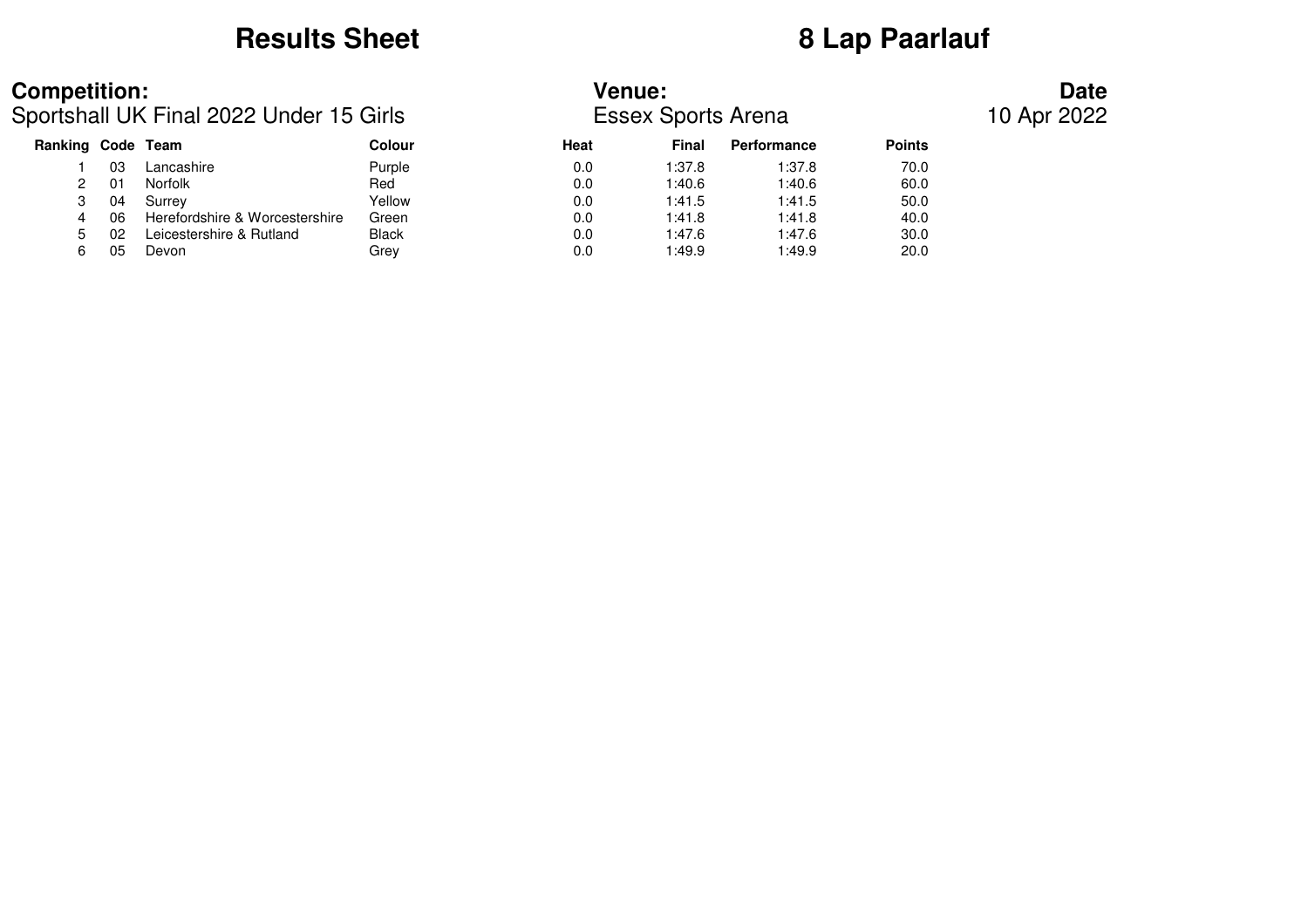## **Results Sheet 4 x 2 Lap Relay**

Sportshall UK Final 2022 Under 15 Girls Essex Sports Arena 10 Apr 2022

### **Competition: Venue: Date**

| Ranking Code Team |                |                                | Colour       | Heat | Final  | <b>Performance</b> | <b>Points</b> |
|-------------------|----------------|--------------------------------|--------------|------|--------|--------------------|---------------|
|                   | 04             | Surrev                         | Yellow       | 0.0  | 1:36.6 | 1:36.6             | 70.0          |
|                   | 0 <sup>1</sup> | Norfolk                        | Red          | 0.0  | 1:36.9 | 1:36.9             | 60.0          |
|                   | 02             | Leicestershire & Rutland       | <b>Black</b> | 0.0  | 1:37.4 | 1:37.4             | 50.0          |
| $4=$              | 03             | Lancashire                     | Purple       | 0.0  | 1:41.4 | 1:41.4             | 35.0          |
| $4=$              | 06             | Herefordshire & Worcestershire | Green        | 0.0  | 1:41.4 | 1:41.4             | 35.0          |
|                   | 05             | Devon                          | Grev         | 0.0  | 1:43.9 | 1:43.9             | 20.0          |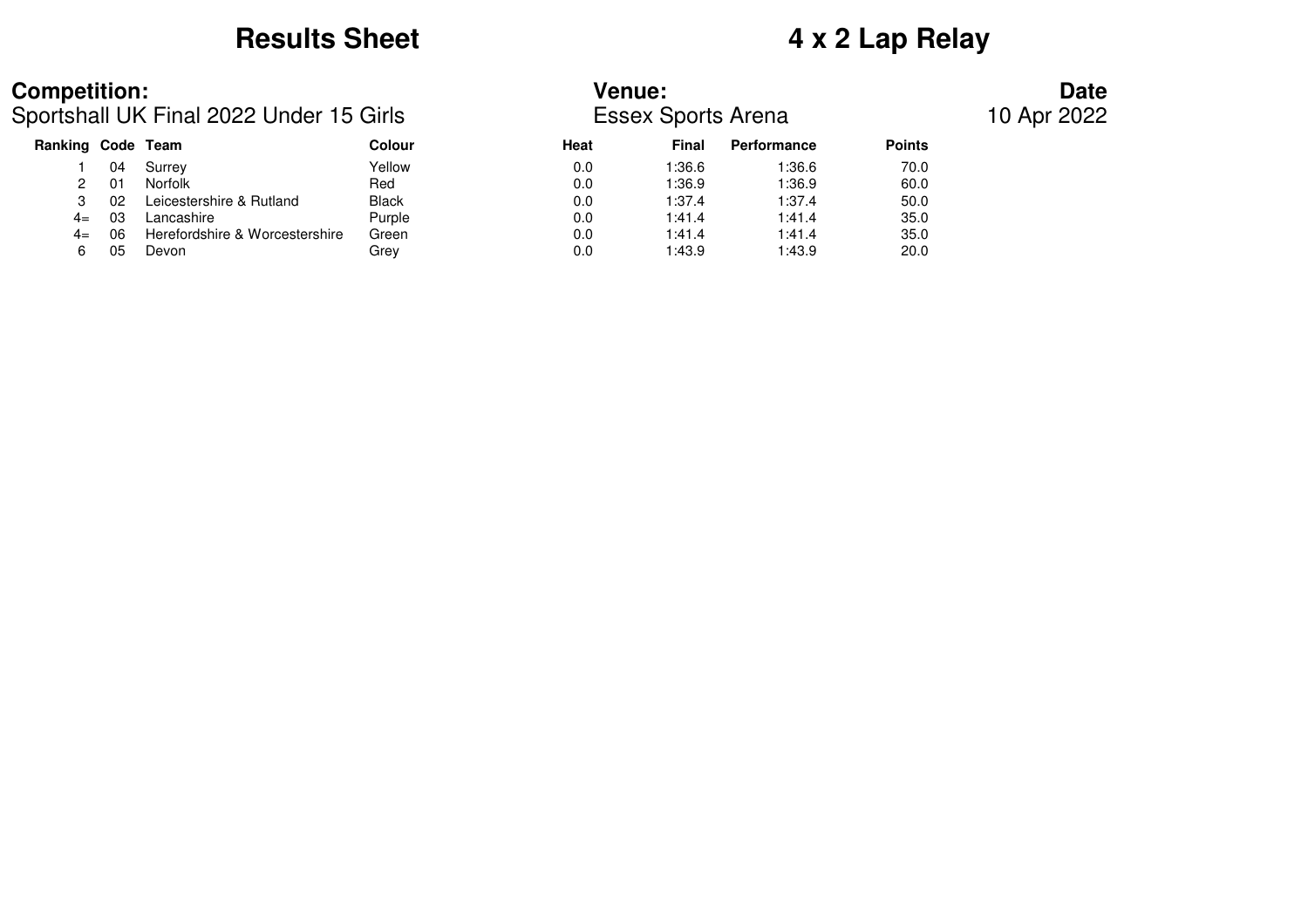### **Results Sheet**

## **Shot**

### Sportshall UK Final 2022 Under 15 Girls Essex Sports Arena 10 Apr 2022

# **Competition: Venue: Date**

| Ranking | Team                           | <b>Colour</b> |      | <b>BibNo Name</b>        | <b>Best</b> | <b>Points</b> |
|---------|--------------------------------|---------------|------|--------------------------|-------------|---------------|
|         | <b>Norfolk</b>                 | Red           |      | 106 Maddie Powles-Warren | 11.40       | 50            |
| 2       | Lancashire                     | Purple        |      | 115 Queenivette Nguta    | 10.76       | 48            |
| З       | <b>Norfolk</b>                 | Red           | 101  | <b>Isabelle Mardle</b>   | 10.64       | 46            |
| 4       | Devon                          | Grey          | 129. | Phoebe Milburn           | 9.68        | 44            |
| 5.      | Surrey                         | Yellow        |      | 125 Tilly Farrar         | 9.21        | 42            |
| $6=$    | Surrey                         | Yellow        |      | 122 Khelya Ekwe          | 8.16        | 39            |
| $6=$    | Individuals                    |               |      | 192 Success Osimwegie    | 8.16        | 39            |
| 8       | Leicestershire & Rutland       | Black         |      | 108 Evie Donnelly        | 8.02        | 36            |
| 9       | Devon                          | Grey          | 131  | Katelyn Milburn          | 8.01        | 34            |
| $10=$   | Lancashire                     | Purple        | 120  | <b>Isabelle Hartley</b>  | 7.66        | 31            |
| $10=$   | Surrey                         | Yellow        |      | 124 Jare Salami          | 7.66        | 31            |
| 12      | Leicestershire & Rutland       | <b>Black</b>  |      | 112 Evie Humphrey        | 7.37        | 28            |
| 13      | Herefordshire & Worcestershire | Green         |      | 140 Ava Freeman          | 7.34        | 26            |
| 14      | <b>Norfolk</b>                 | Red           | 103. | <b>Yasmin Santos</b>     | 7.28        | 24            |
| 15      | Leicestershire & Rutland       | <b>Black</b>  | 113  | Lexie Divall             | 6.84        | 22            |
| 16      | Herefordshire & Worcestershire | Green         | 137  | Maisie Law               | 6.59        | 20            |
| 17      | Herefordshire & Worcestershire | Green         | 138- | Phoebe Reuben            | 6.58        | 18            |
| 18      | Devon                          | Grey          |      | 135 Grace Povey          | 6.45        | 16            |
| 19      | Lancashire                     | Purple        | 117. | Rosie Walsh              | 5.60        | 14            |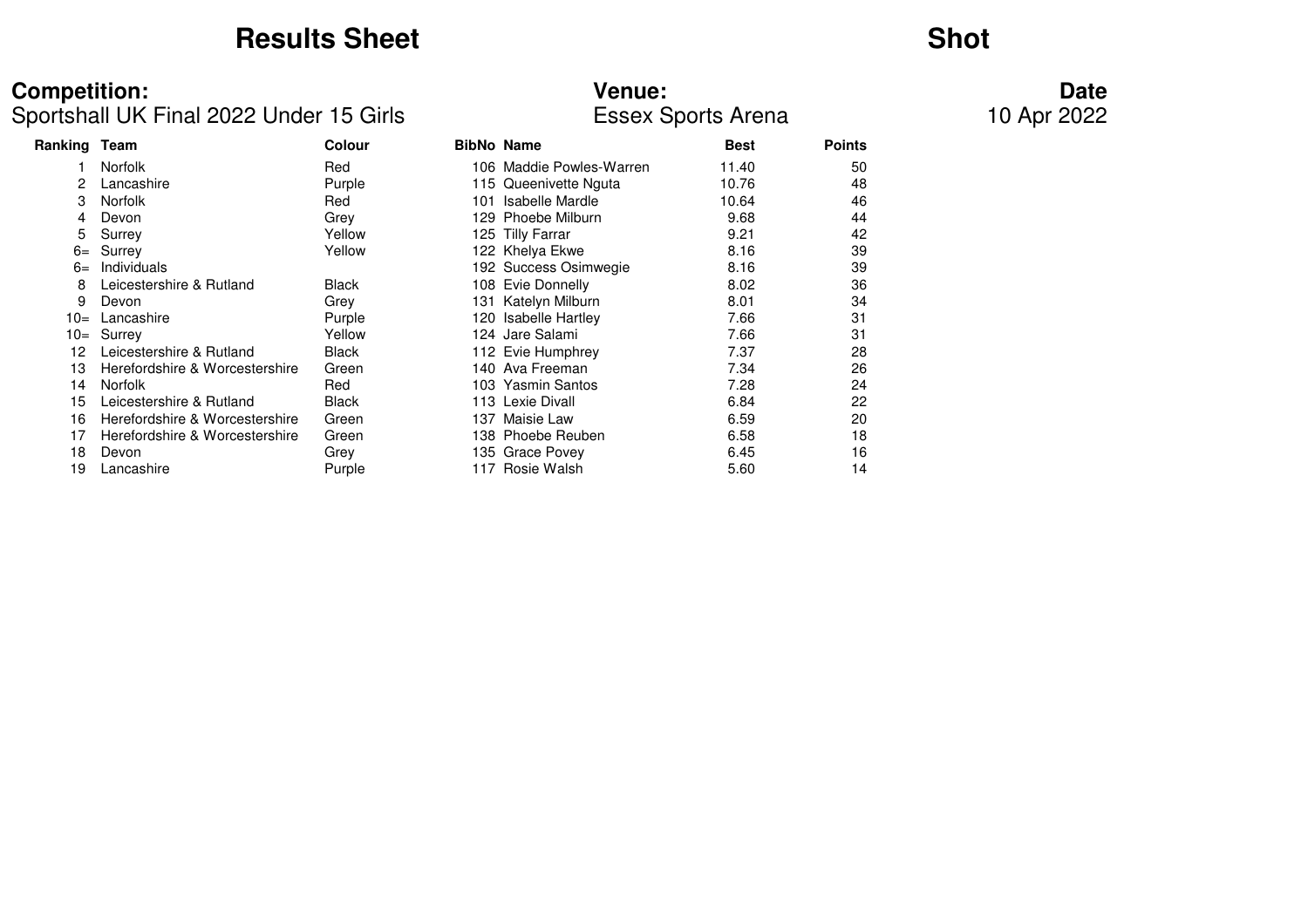## **Results Sheet**<br> **Speed Bounce**

### Sportshall UK Final 2022 Under 15 Girls Essex Sports Arena 10 Apr 2022

| <b>Competition:</b>                     | <b>Venue:</b>             | Date        |
|-----------------------------------------|---------------------------|-------------|
| Sportshall UK Final 2022 Under 15 Girls | <b>Essex Sports Arena</b> | 10 Apr 2022 |

| Ranking Team |                                | <b>Colour</b> |     | <b>BibNo Name</b>         | <b>Total</b> | <b>Points</b> |
|--------------|--------------------------------|---------------|-----|---------------------------|--------------|---------------|
|              | <b>Norfolk</b>                 | Red           |     | 104 Catlin Bell           | 88           | 50            |
| 2            | <b>Norfolk</b>                 | Red           |     | 105 Isabelle Rushmere     | 85           | 48            |
| 3            | Surrey                         | Yellow        |     | 126 Lauren Taylor         | 82           | 46            |
| 4            | <b>Norfolk</b>                 | Red           |     | 102 Charlotte Gilding     | 80           | 44            |
| $5=$         | Leicestershire & Rutland       | Black         | 111 | Mia Hancox                | 79           | 40            |
| $5=$         | Surrey                         | Yellow        | 127 | <b>Lottie Price</b>       | 79           | 40            |
| $5=$         | Herefordshire & Worcestershire | Green         |     | 139 Alice Lazenbury       | 79           | 40            |
| 8            | Devon                          | Grey          |     | 130 Isobel Curry          | 77           | 36            |
| 9            | Lancashire                     | Purple        |     | 118 Kara Dacosta          | 76           | 34            |
| $10=$        | Leicestershire & Rutland       | <b>Black</b>  |     | 110 Khara Bowlay-Williams | 74           | 31            |
| $10=$        | Devon                          | Grey          |     | 133 Mia Forbes            | 74           | 31            |
| $12 =$       | Leicestershire & Rutland       | <b>Black</b>  |     | 109 Megan Harris          | 73           | 26            |
| $12 =$       | Lancashire                     | Purple        |     | 116 Marcia Rutter         | 73           | 26            |
| $12 =$       | Herefordshire & Worcestershire | Green         | 141 | <b>Natalie Seyler</b>     | 73           | 26            |
| 15           | Lancashire                     | Purple        |     | 119 Hannah Davies         | 72           | 22            |
| 16=          | Surrey                         | Yellow        |     | 123 Claudia Warren        | 71           | 19            |
| $16 =$       | Herefordshire & Worcestershire | Green         |     | 136 Tessa Morgan          | 71           | 19            |
| 18           | Devon                          | Grey          |     | 134 Lauren Carr           | 69           | 16            |
|              | Norfolk                        | Red           |     | 107 Emily Roberts         | 77           | 0             |
|              | Surrey                         | Yellow        |     | 128 Madeleine Hallam      | 77           | 0             |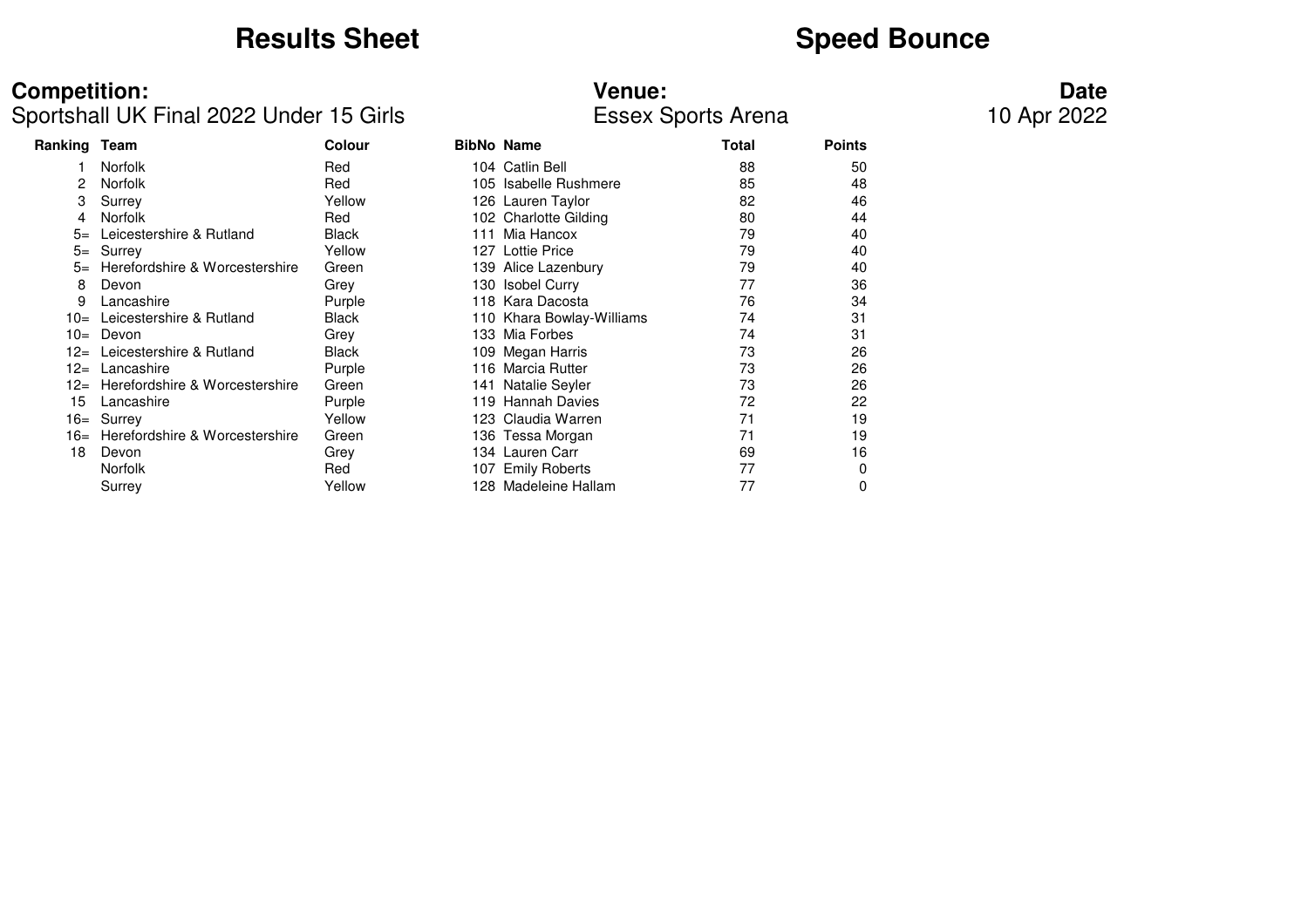## **Results Sheet**<br> **Standing Long Jump**

### **Competition: Venue: Date**

### Sportshall UK Final 2022 Under 15 Girls Essex Sports Arena 10 Apr 2022

| Ranking Team |                                | Colour       |      | <b>BibNo Name</b>         | <b>Best</b> | <b>Points</b> |
|--------------|--------------------------------|--------------|------|---------------------------|-------------|---------------|
|              | Norfolk                        | Red          | 101  | Isabelle Mardle           | 2.55        | 50            |
| 2            | Surrey                         | Yellow       |      | 123 Claudia Warren        | 2.47        | 48            |
| 3            | Lancashire                     | Purple       |      | 115 Queenivette Nguta     | 2.45        | 46            |
| 4            | <b>Norfolk</b>                 | Red          |      | 102 Charlotte Gilding     | 2.43        | 44            |
| $5=$         | Leicestershire & Rutland       | <b>Black</b> |      | 112 Evie Humphrey         | 2.25        | 41            |
| $5=$         | Surrey                         | Yellow       | 127. | <b>Lottie Price</b>       | 2.25        | 41            |
|              | Herefordshire & Worcestershire | Green        | 141. | <b>Natalie Sevler</b>     | 2.24        | 38            |
| 8            | Lancashire                     | Purple       | 117  | Rosie Walsh               | 2.21        | 36            |
| $9=$         | Norfolk                        | Red          |      | 106 Maddie Powles-Warren  | 2.19        | 33            |
| $9 =$        | Surrey                         | Yellow       |      | 125 Tilly Farrar          | 2.19        | 33            |
| 11           | Devon                          | Grey         | 131. | Katelyn Milburn           | 2.17        | 30            |
| $12 =$       | Leicestershire & Rutland       | <b>Black</b> |      | 109 Megan Harris          | 2.07        | 27            |
| $12 =$       | Leicestershire & Rutland       | Black        |      | 110 Khara Bowlay-Williams | 2.07        | 27            |
| $14 =$       | Devon                          | Grey         |      | 133 Mia Forbes            | 2.04        | 23            |
| $14=$        | Herefordshire & Worcestershire | Green        | 137  | Maisie Law                | 2.04        | 23            |
| 16           | Herefordshire & Worcestershire | Green        | 139. | Alice Lazenbury           | 2.01        | 20            |
| 17           | Devon                          | Grey         |      | 130 Isobel Curry          | 1.95        | 18            |
| 18           | Lancashire                     | Purple       | 119  | <b>Hannah Davies</b>      | 1.85        | 16            |
|              | Surrey                         | Yellow       |      | 128 Madeleine Hallam      | 2.09        | 0             |
|              |                                |              |      |                           |             |               |